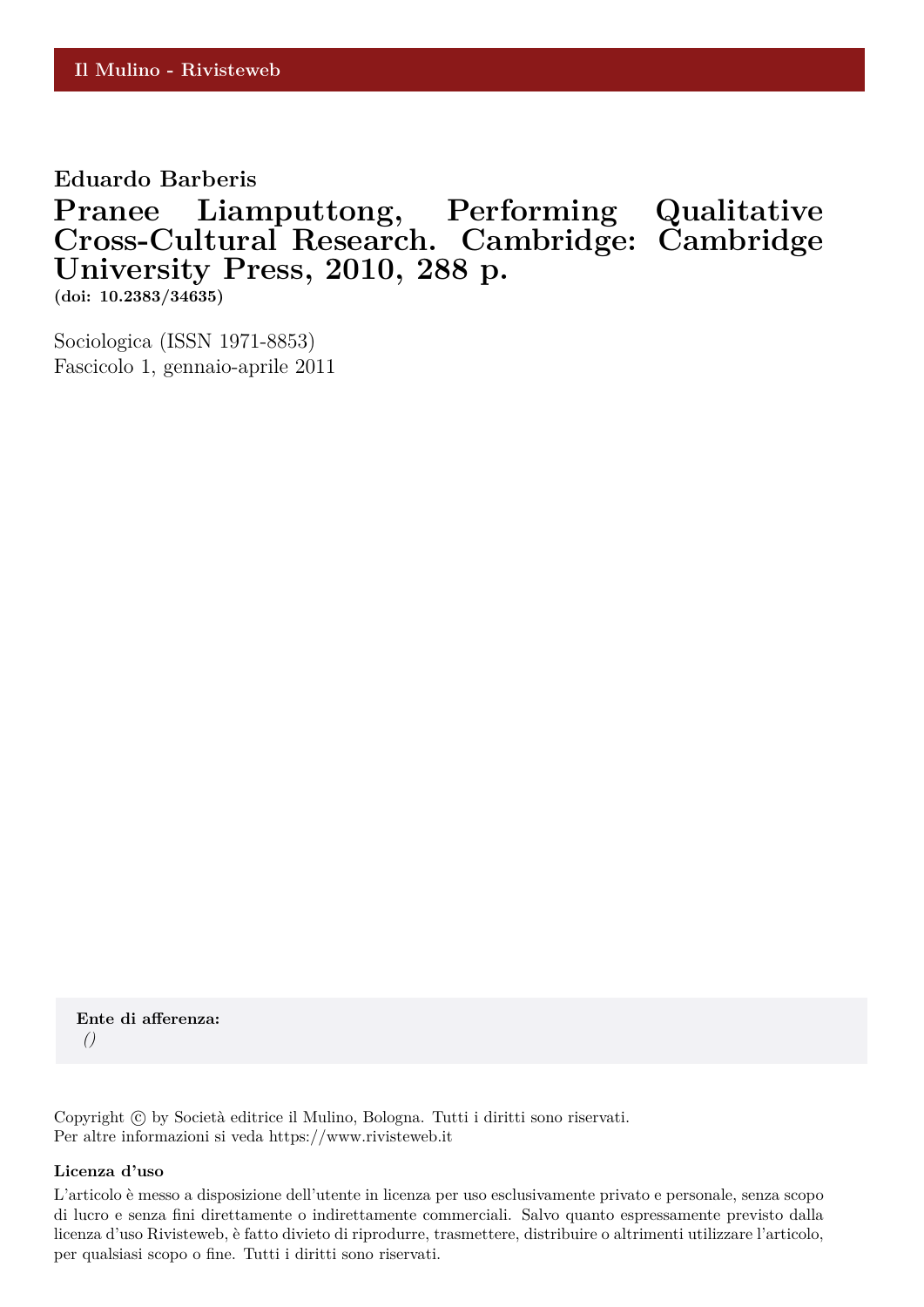## **Pranee Liamputtong, Performing Qualitative Cross-Cultural Research. Cambridge: Cambridge University Press, 2010, 288 pp.**

doi: 10.2383/34635

Pranee Liamputtong wrote a timely and appealing handbook, interesting for many of those working in social research in increasingly multicultural contexts. Though this book proved that a "sexy" title is not enough, and in the end, this book turned out quite disappointing, at some points it was unsophisticated in the way research problems were addressed. This book is organized to follow the research process from theoretical and ethical issues before accessing the field to the management of research relationships and dissemination.

The first introductory chapter supports a "healing methodology" in doing crosscultural research, with praise for a decolonizing methodology to overcome positivist approaches neglecting the agency of the disadvantaged. The attention to respect and collaborative knowledge in order not to objectify people involved in research is a crosscutting issue throughout the whole book and probably the most relevant contribution to the training of junior researchers. Though, this was done in a quite naïve way, confusing methodological consistency with "rigidity."

It is impressive that such a support for "interpretation" in social science has no care for the whole debate raised after the Weberian *verstehende soziologie* that would ground this naive "healing methodology" on stronger epistemological grounds. (I hope that a reference to Weber does not sound too "colonial.") Among the other weaknesses, for example, there is no awareness of the "blind spot" issues in the analysis of social action.

The risk is an overculturalization of social problems, with paradoxical effect on the benefits for disadvantaged minorities and for supportive actions towards them (one of the main goals this book would like to pursue), based also on a blurred definition of "culture" that focuses mainly on the recognition of colonized and immigrant populations, though mostly not on their condition of structural disadvantage – thus excluding class-related issues from cross-cultural research (in the whole book, just a page and a half is dedicated to class problems). This is an issue clearly outlined by Loïc Wacquant and Pierre Bourdieu in an interesting article on "the New Planetary Vulgate" published by *Radical Philosophy* in 2001.

The second chapter focuses on moral and ethical perspectives involved in crosscultural research – according to the commandment "first do not harm." Exploitation, unintentional dangers, and informed consents are among the most important issues covered in this chapter, as is analyzing interesting past researchers (though more in the field of health and epidemiology than on social research). In particular, the chapter focuses on limits of bureaucratic jargon and on alternative practices to achieve a substantial consent by participants into research: it touches thoroughly and reflexively a problem that risks to be underrated.

The third chapter analyzes problems in gaining access and maintaining relationships, starting from the idea that research should be always an action benefitting directly or indirectly involved participants. The author focuses in particular on reciprocity and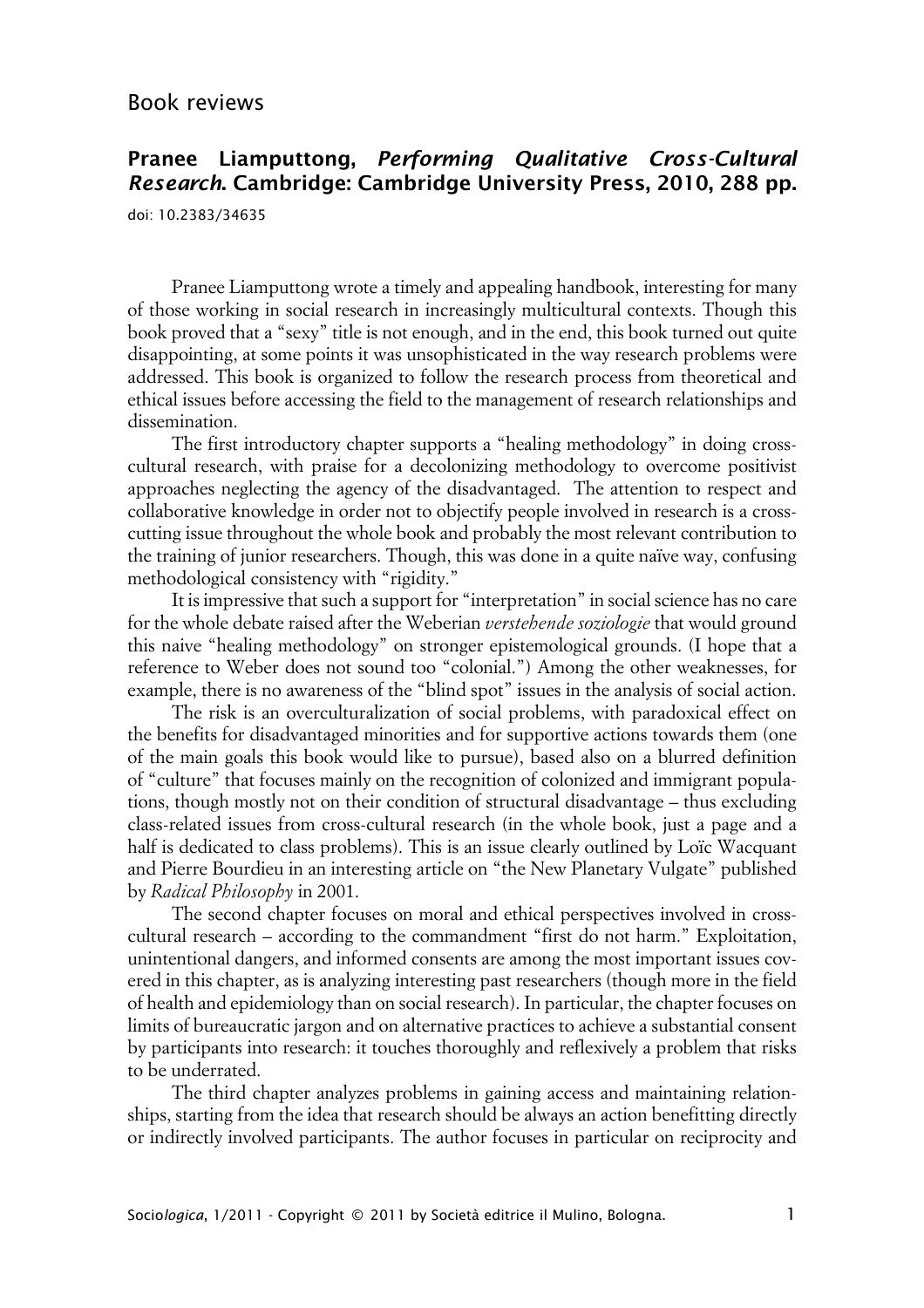## *Barberis*

restitution as a means of gaining trust. The interesting dilemmas Liamputtong poses are viewed somehow as new or specific to indigenous or minority populations, while an eye on classics of social sciences – like *Changing Attitudes Through Social Contact* by Festinger and Kelley, *Street Corner Society* by Whyte, and the Middletown studies by the Lynds – could help contextualize them in general qualitative sociology (for example, as far as the relationship with community leaders is concerned).

Chapter four is dedicated to cultural sensibility and researchers' responsibility. Many question marks find no answer here: how researchers could deal with the risk of becoming "encyclopaedists" of cultural differences without a method to work on the boundaries of differences instead of the indefinite variability of contents (an issue that anthropologists have been working on for some half a century, at least from *Ethnic groups and boundaries* by Fredrik Barth). A critical assessment of self-identification and categorization processes to overcome reification risks in cultural analysis is needed, but it is missing here. Often, it is not even clear why some issues are included in a handbook on cross-cultural research. Why, for example, is developing a trusting relationship important? Is it an issue just for cross-cultural research? Or are there specific features of this common issue in cross-cultural research? The author does not explain. Chapter five discusses insider and outsider perspectives as researchers, pretending that the external outsider is the most dangerous for the integrity, disempowerment, and oppression of communities. Besides the fact that – again – this problem has a tradition in social studies (at least from the *Polish Peasant in Europe and America*), ignored by the author, she superficially acknowledges risks tied with an insider point of view (few or no words on the observer's blind spot, in-group power asymmetries, and issues related to blurred identities)... to the point that it is unclear why insider research should be considered cross-cultural. Even the attention to ethnocentrism is lacking, since the author prefers to frame problems in post-colonial theories.

The sixth chapter concerns communication and language problems in cross-cultural research, drawing attention to the role that bicultural researchers can play and potential problems with interpreters and translators. Such a problematization helps raise awareness of the need to keep under control these problems such as considering the point of view of translators on research issues, using forward and back translation, and using transcripts in the original language so as not to lose original richness. However, in dealing with this issue, there is no reference to pragmatics of communication, sociolinguistics, proxemics, kinesics, and the like. The seventh chapter introduces some qualitative methods, mainly oral history and focus groups. The preference for these methods as good for working with unprivileged persons (especially indigenous ones) is explained quite extensively (storytelling is a common practice in many contexts, its use sounds familiar to research participants, and it is also a way to give direct voice to the disadvantaged), though no reference is provided on how to analyze resulting qualitative documents in a culturally sensitive way.

Chapter eight focuses on participatory research as a way of empowering research participants and supporting collective action. Besides the quite well-known communitybased participatory research and participatory action research, Liamputtong pays special attention to photovoice, aimed at using a visual language to critically portray community needs, using pics as a stimulus for further discussion and as a form of empowerment